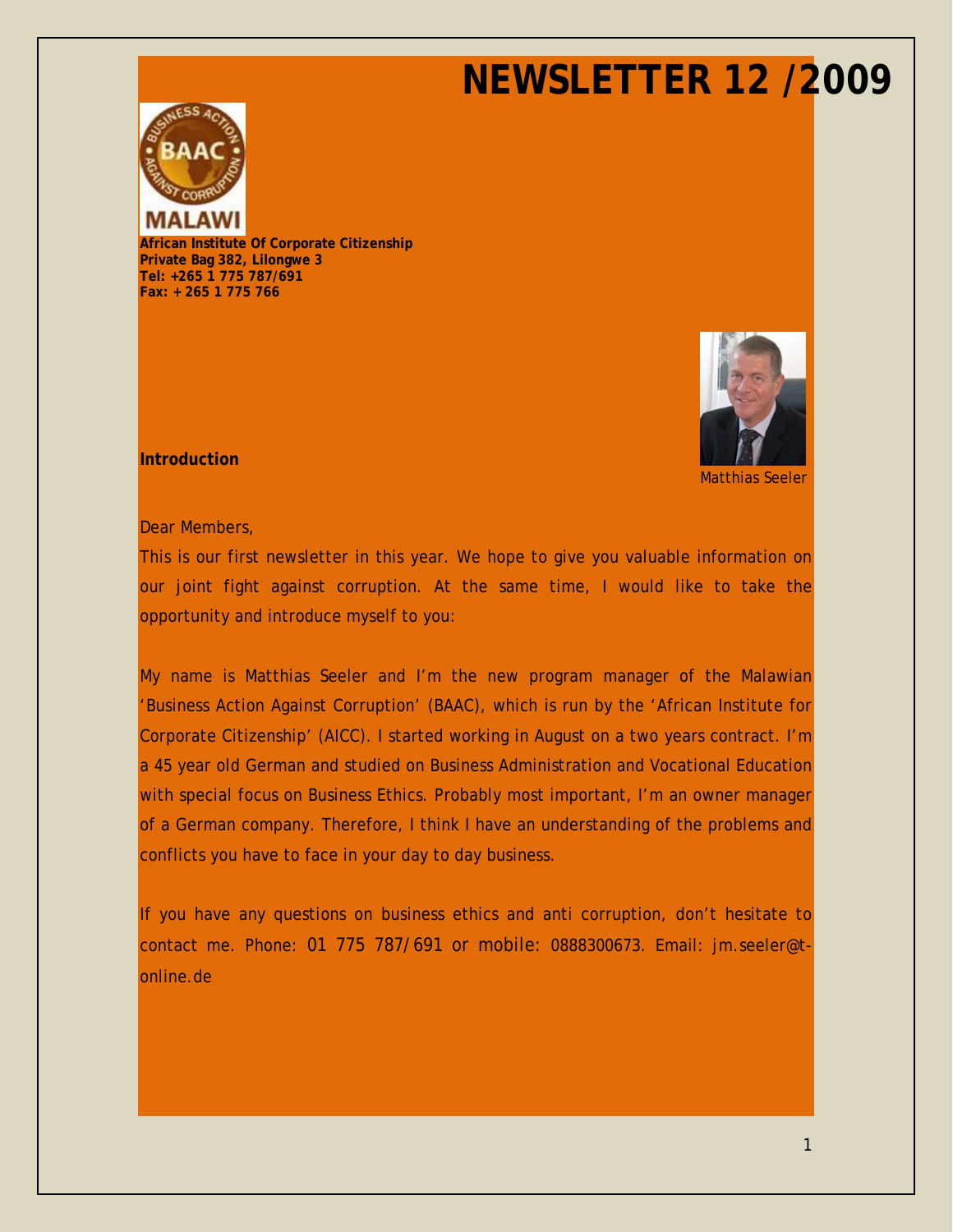

**African Institute Of Corporate Citizenship Private Bag 382, Lilongwe 3 Tel: +265 1 775 787/691 Fax: + 265 1 775 766**

**What can you expect from the Business Action Against Corruption?**

### **Face-to-face consultations with BAAC member companies**

At the moment BAAC is reorganizing its activities. It aims to provide you with more valuable services. Consequently BAAC's approach now includes face-to-face consultations. It started with some of our member companies in Lilongwe; however, it is intended to expand it to all our members. If you would like to run a corruption risk assessment in your organization or if you have any issues in the field of business ethics which you would like to discuss, please don't hesitate to contact BAAC. Phone: 01 775 787/691

### **Cooperation with the Anti Corruption Bureau**

Furthermore, BAAC intensified contacts with the Anti-Corruption-Bureau. At the moment facilitation of the content of the 'National Anti Corruption Strategy' (NACS) is in the focus. Currently BAAC is planning a Business Symposium which is scheduled for late January. In it the 'National Anti Corruption Strategy' will be unpacked and explained. Thus, business leaders will become aware of sufficient actions to take in order to put the NACS into practice.

### **Linking BAAC's member companies with the Anti Corruption Bureau**

BAAC also started to collect business' concern with respects to corruption and fraud in relationships with the public sector. As learnt from the fist discussions with some of our members, there are a lot of issues which should be addressed. However, if a company would do this on its own, competitive disadvantages might be the result. Consequently, BAAC offers to confidentially collect such problems of our member firms. BAAC will then present the issues without naming the company and its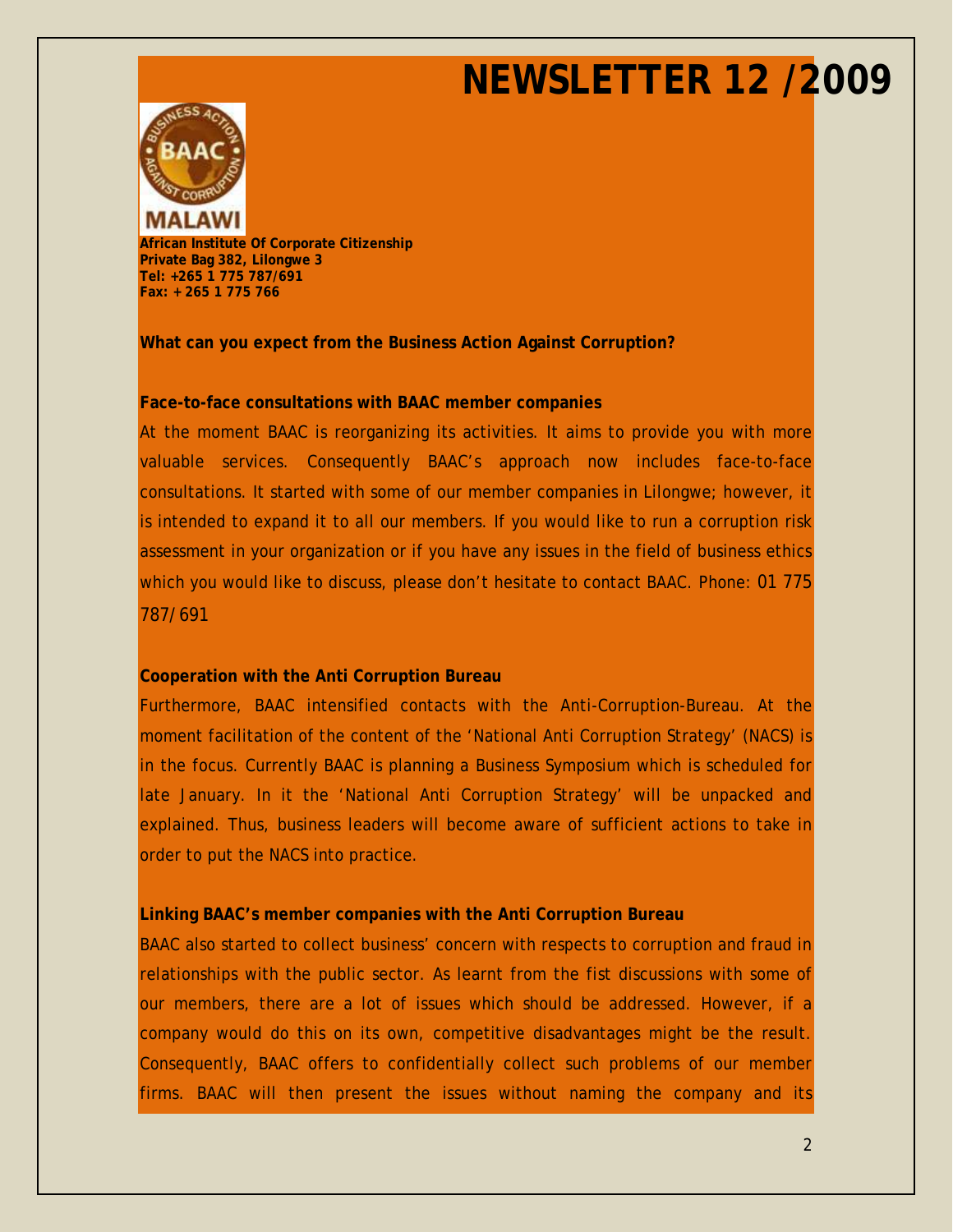

**African Institute Of Corporate Citizenship Private Bag 382, Lilongwe 3 Tel: +265 1 775 787/691 Fax: + 265 1 775 766**

representative to the Anti Corruption Bureau. This procedure aims at supporting BAAC's collective approach, in that member companies are speaking with one voice to the relevant authorities. Therefore, if there are issues which you would like to address, just contact the BAAC. Phone: 01 775 787/691.



**Ethics Officer Training in Mangochi, 09th to 13th November 2009**

Work atmosphere at the Ethics Officer Training, November 2009

Like before, it is one of the main purposes of the BAAC to facilitate trainings to management and staff of its member companies. Recently, an Ethics-Officer-Training for nominated persons from our network was conducted. The venue - Sun'n'Sand – was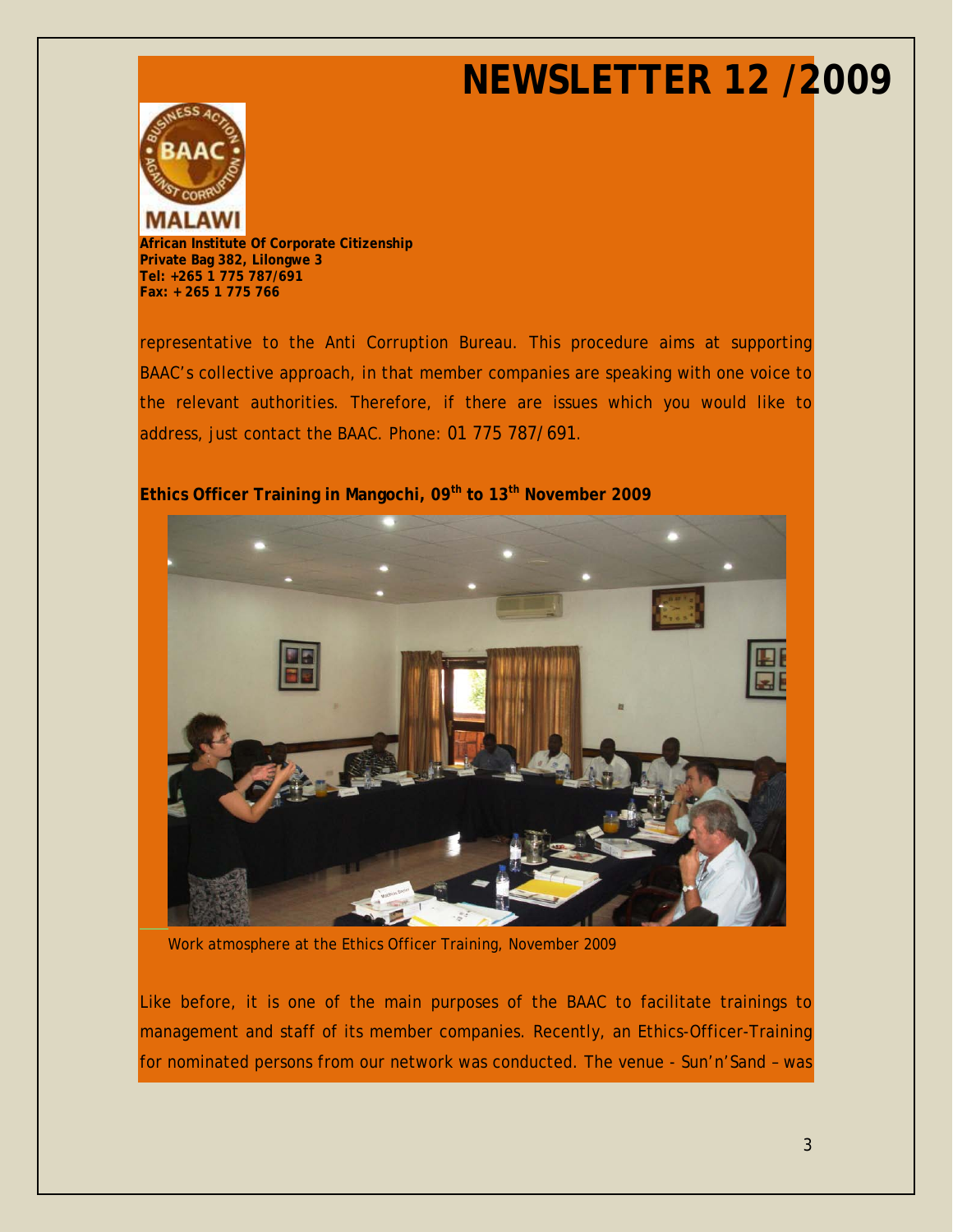

**African Institute Of Corporate Citizenship Private Bag 382, Lilongwe 3 Tel: +265 1 775 787/691 Fax: + 265 1 775 766**

chosen to allow participants to concentrate on this intensive course. Like in 2008, the 'Ethics Institute South Africa' facilitated the demanding content.

With this high level organization and its qualified trainers participants had a rewarding and exciting learning experience. AICC and the 'Business Action Against Corruption' would like to thank

- Ethics SA for facilitation
- participants for their valuable and active contribution
- member companies of the BAAC for sending such motivated employees
- GTZ for funding this event and
- the DED for providing additional support.



Participants of the Ethics Officer Training November 2009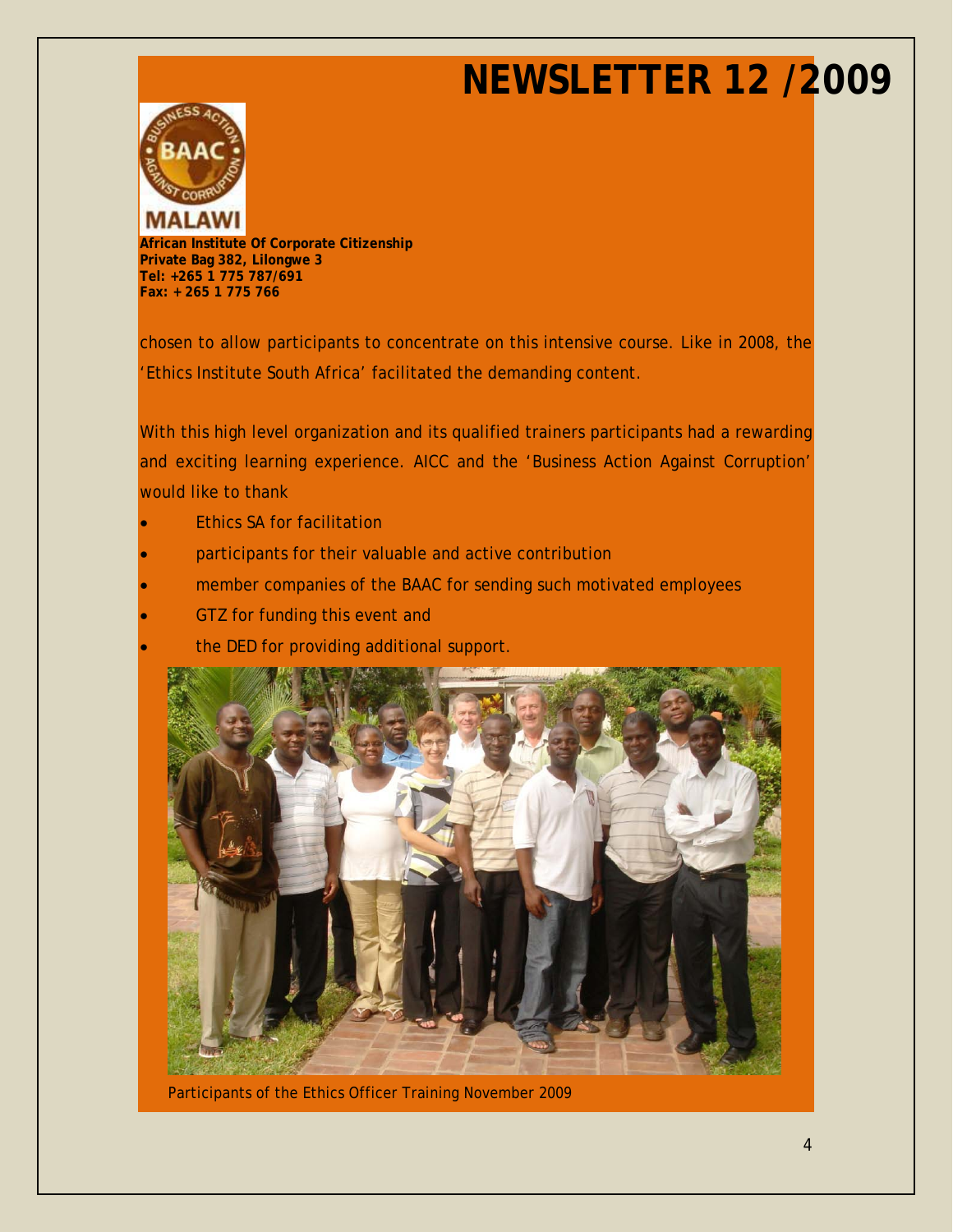

**African Institute Of Corporate Citizenship Private Bag 382, Lilongwe 3 Tel: +265 1 775 787/691 Fax: + 265 1 775 766**

Participants are now required to write a practicum (a written assignment) in order to achieve the acknowledged title of a certified 'Ethics Officer'. BAAC kindly asks all its member companies to support and encourage your nominated employees in their efforts to write up this paper. There is a time limit; therefore, all participants have to submit the assignment no later than the 22<sup>nd</sup> February 2010.

BAAC also encourages all participants: Write your practicum even if it is demanding to do so while having your daily work to be done! However, you have already passed halfway to this valuable certificate. So, don't stop at this point, just write it up. It will further your career and it will enable you to contribute to your companies' achievements. Should you have any questions upon writing the practicum, feel free to contact Matthias Seeler at any time. Phone: 0888300673 or 01 775 787/691

#### **Final comments**

You have seen AICC and the 'Business Action Against Corruption' are trying to enrich our services. Remember that we are our member companies' secretariat! Therefore, if you have comments and recommendations, please let us know. And if you need advice on issues of business ethics and anti-corruption, just call us.

Phone: 01 775 787/691